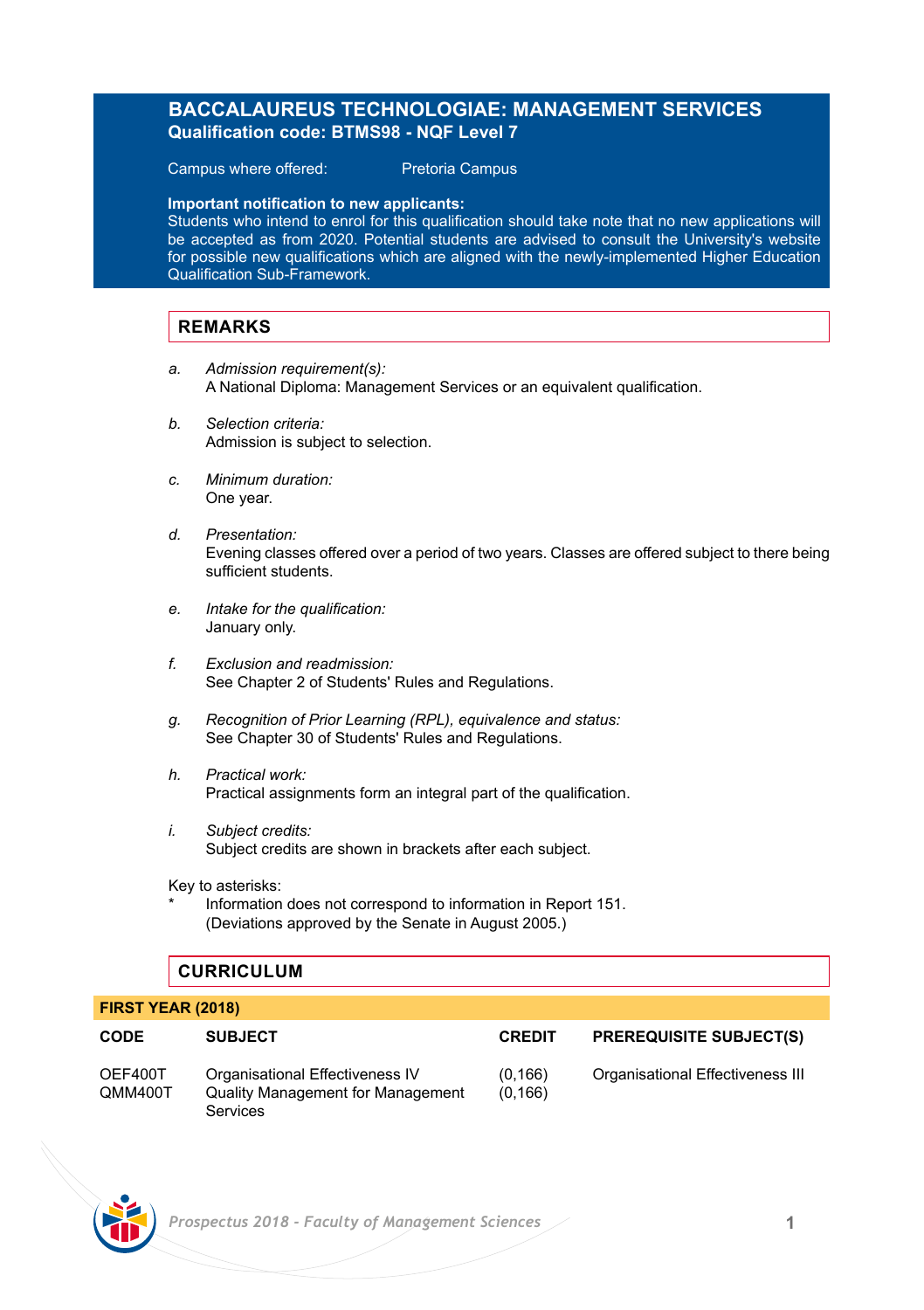### **FIRST SEMESTER**

| BMN41AT                   | <b>Business Management IVA</b>                   | (0,083)                 | <b>Business Management III</b> |  |  |
|---------------------------|--------------------------------------------------|-------------------------|--------------------------------|--|--|
| <b>SECOND SEMESTER</b>    |                                                  |                         |                                |  |  |
| BMN41BT                   | <b>Business Management IVB</b>                   | (0,083)                 | <b>Business Management III</b> |  |  |
|                           | TOTAL CREDITS FOR THE SECOND YEAR:               | 0,498                   |                                |  |  |
| <b>SECOND YEAR (2019)</b> |                                                  |                         |                                |  |  |
| <b>CODE</b>               | <b>SUBJECT</b>                                   | <b>CREDIT</b>           | <b>PREREQUISITE SUBJECT(S)</b> |  |  |
| MEC300T<br>RMD100Z        | Management Economics III<br>Research Methodology | $(0,170)^*$<br>(0, 166) |                                |  |  |
| <b>FIRST SEMESTER</b>     |                                                  |                         |                                |  |  |
| AST40AT                   | Advanced Strategic Management IVA                | (0,083)                 |                                |  |  |
| <b>SECOND SEMESTER</b>    |                                                  |                         |                                |  |  |
| AST40BT                   | Advanced Strategic Management IVB                | (0,083)                 |                                |  |  |
|                           | TOTAL CREDITS FOR THE FIRST YEAR:                | 0,502                   |                                |  |  |
|                           | TOTAL CREDITS FOR THE QUALIFICATION:             | 1,000                   |                                |  |  |

## **SUBJECT/MODULE INFORMATION (OVERVIEW OF SYLLABUS)**

The syllabus content is subject to change to accommodate industry changes. Please note that a more detailed syllabus is available at the Department or in the study guide that is applicable to a particular subject/module. On 13 September 2017, the syllabus content was defined as follows:

# **A**

### **ADVANCED STRATEGIC MANAGEMENT IVA (AST40AT) 1 X 4-HOUR PAPER (OPEN BOOK)** *(Subject custodian: Department of Management and Entrepreneurship)*

The nature of strategic management, strategy formulation, external assessment, internal assessment, strategies in action, strategic analysis and choice, strategy implementation: marketing, finance/accounting, research and development, CIS issues and strategy evaluation. (Total tuition time: ± 40 hours*)*

### **ADVANCED STRATEGIC MANAGEMENT IVB (AST40BT) 1 X 3-HOUR PAPER**

*(Subject custodian: Department of Operations Management)* Strategic management services. (Total tuition time: + 32 hours)

### **B**

## **BUSINESS MANAGEMENT IVA (BMN41AT) 1 X 4-HOUR PAPER (OPEN BOOK)**

### *(Subject custodian: Department of Management and Entrepreneurship)* Financial management guidelines are given for the effective financial management of the enterprise in order

to achieve a satisfactory return on profit in the long term. (Total tuition time: ± 40 hours)

## **BUSINESS MANAGEMENT IVB (BMN41BT) 1 X 4-HOUR PAPER (OPEN BOOK)**

*(Subject custodian: Department of Management and Entrepreneurship)* Strategic management. Applied guidelines are given to enable the enterprise to adapt continually to a changing environment. (Total tuition time: ± 40 hours)